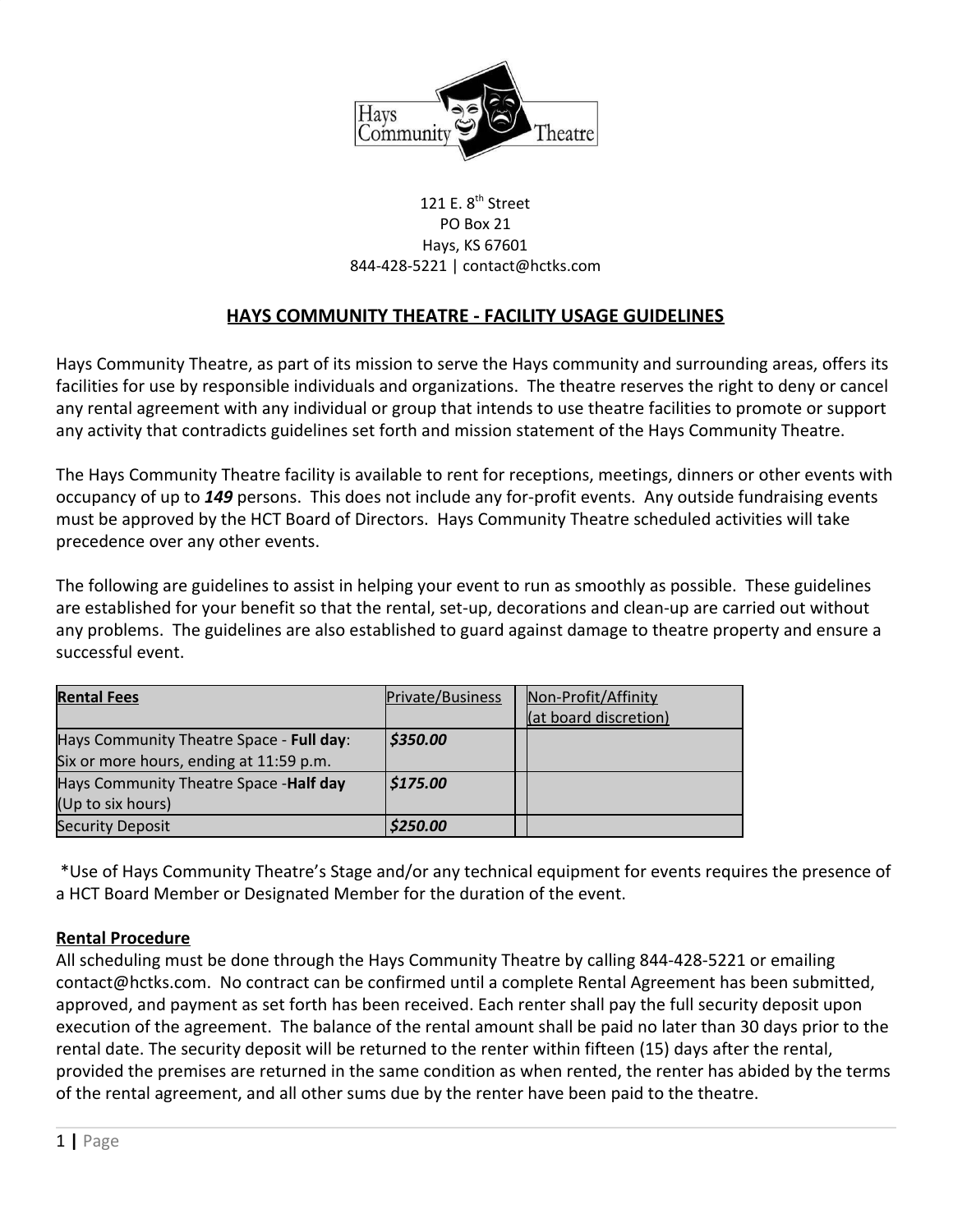All rentals shall be on a "first-come, first-serve" basis, and will be accepted up to twelve (12) months prior to the event. Certain dates are blocked out from rental due to annual HCT events, programs and services. A waiting list will be maintained for the twelve month open period.

Active HCT Members will be given up to a 75% discount to fees, as stated in the list of rental fees. To receive this reduction in fee, the event must be for the direct benefit of the active member or his or her household members and no other beneficiary. An active Member is one that is:

- 1) Currently serving on the HCT Board of Directors;
- 2) Actively participates as a Committee Chair; or
- 3) Contributes significantly to HCT through stewardship of time, talent and labor.

## **Insurance Requirement**

Rental of the theatre facility requires completion of the "Facility Indemnification Agreement." The agreement requires that the renter provide the theatre with a certificate of insurance documenting general liability coverage in the amount of \$1,000,000 per occurrence. The certificate of insurance must name Hays Community Theatre, Inc. as an *additional insured*. It is not adequate to obtain a certificate of insurance which names the theatre as a "certificate holder." Most often this coverage may be obtained through an individual's homeowner's policy.

# **General Guidelines Covering Rental**

In general, rental starting periods may vary, but the end of the event may not be past midnight. Alcohol may not be served past 11:30 pm. At the time of the completion of the Rental Agreement, the beginning time and ending time of the event must be established.

Keys to the facility will not be given out to non-members. There will be an HCT representative assigned to lock and unlock the rented facilities unless other written permission is obtained from the HCT Board of Directors.

In order to ensure that the facility is properly cared for, a "walk through" with an HCT Board Member or Appointed Committee Chair/Member will be held before the event. The walkthrough" will help to acquaint the renter with the facility and to determine what you might need to prepare for your event.

Rentals are for the area(s) specified in the rental agreement only. No use of any other area within the building is allowed. The renter shall take all reasonable means to ensure that guests and children stay within the rented areas and do not enter the upstairs rooms. Indoor food and beverage consumption may not extend beyond the rented area, specifically into non-rented areas or outdoors unless other written permission is obtained. Young children must be in direct supervision of an adult or adults eighteen years of age or older.

The entire building is smoke free. This includes, vaping and the use of e-cigarettes. Smoking and/or vaping is permitted outside the facility only. The renter will take all means necessary to enforce the theatre's no smoking policy and shall ensure that the facility remains smoke-free throughout the term of the rental agreement.

Time allowed for decorating is considered a courtesy beyond the rental period and must be done when there is no other conflict in scheduling. If no other event is scheduled, the renter may decorate the rented space the evening before or during the day before their event is scheduled. This must be approved with HCT at least three days prior to the event.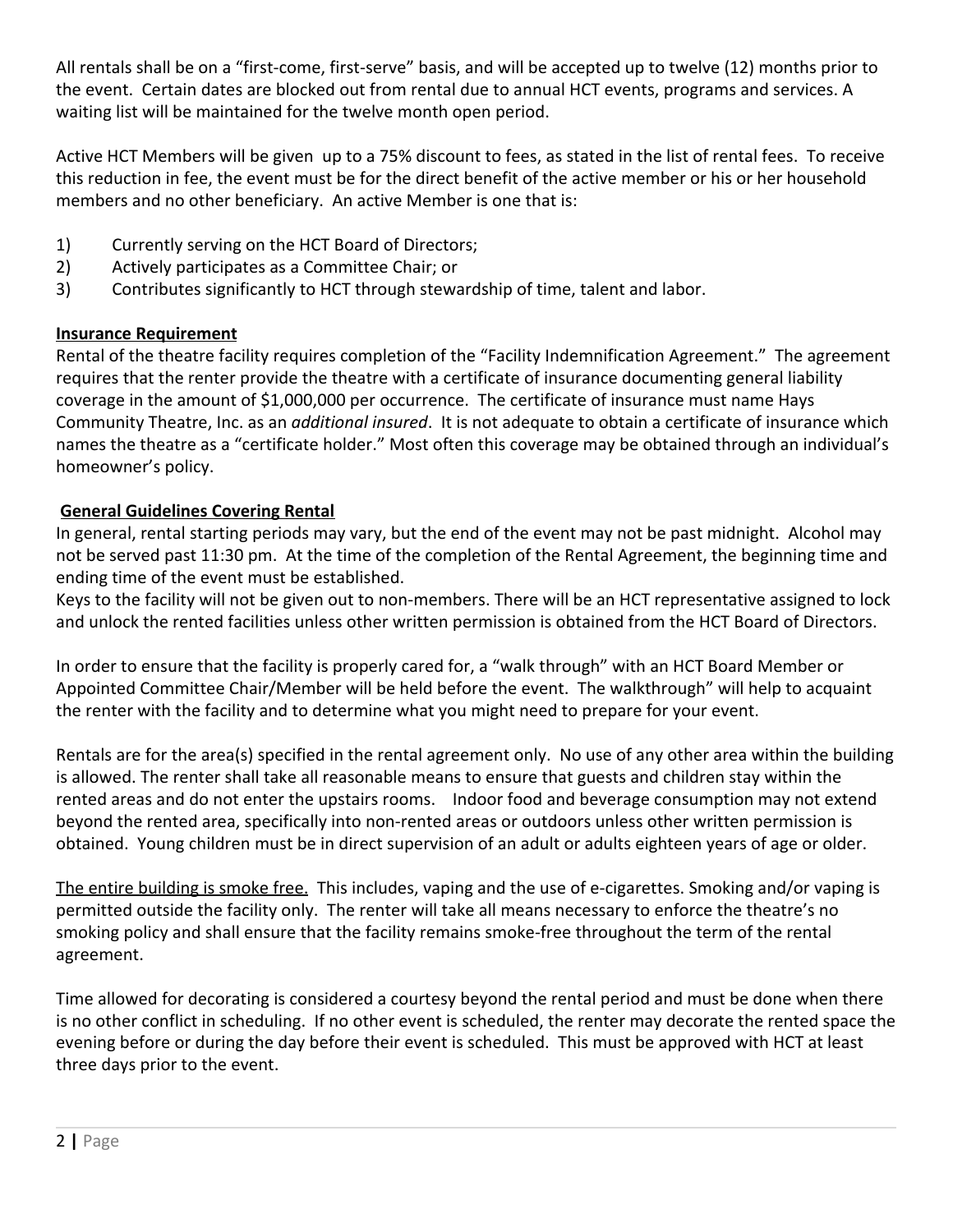Tables/chairs and available for Renter's use. Renters are responsible for table/chair setup. Renter may bring in tables and chairs as long as the same have rubber tips for the chair and table legs. No furniture may be removed from the facility at any time. No doors shall be propped open or exits blocked in any way, as this is a violation of fire codes.

Noise levels should be maintained at a reasonable level and any requests to lower the volume should be accommodated.

The following are prohibited from the facility at all times: unauthorized intoxicants, illegal drugs, firearms, fireworks, flammable materials (except sterno, see below), illegal gambling, animals (except for service animals licensed to assist persons with disabilities) or media that is inappropriate for a community facility.

 The representatives of the theatre shall have the right to gain access to the premises for administration of the Rental Agreement and/or law enforcement purposes.

Due to other community events and neighboring businesses, parking availability is not guaranteed and on occasion may be limited.

No cooking or grilling is allowed on the theatre grounds without prior written approval from the theatre. Only the preparation of cold foods or the warming of precooked hot foods are allowed.

Functions involving young people under the age of eighteen years old must have adequate adult (over eighteen) supervision as follows: Up to grade 8, one adult for every 10 children and for grades 9-12, one adult for every 15 children.

### **Decorating and Special Effects**

Table and freestanding decorations are allowed. No items may be attached to the walls, ceiling, crossbeams or duct work. No fastening materials (i.e. tape, nails, command hooks, etc.) which may damage room surfaces may be used. No construction or painting of decorations on the facility property is allowed. Likewise, rice, birdseed, confetti, glitter, sprinkles, hay, sand weights, dance wax, powder or similar material are not allowed on facility property. No tape, wax, sawdust, silicone powder, etc. is to be used on the floors. Candles or open flames are not allowed (birthday candles excepted), although sterno burners for chafing dishes are allowed to be used as long as proper precautions are taken.

Lights and speakers for DJs, bands and sound systems shall be freestanding and placed away from walls, crossbeams and ceiling tiles. Band or sound system personnel should inspect the area well in advance of the event to ensure proper power supplies are available for their equipment. No special effects, such as pyrotechnics, flash pots, fog machines or other such equipment is allowed.

Temporary heat sources are not permitted in the facility at any time. Extension cords must be rated to carry the load for which they will be used. It is not permitted to tape cords to the floor. An entry mat may be utilized to cover cords in areas where they may be traversed.

Renters must supply their own ladders when decorating. All decorations and effects are to be removed from the facility immediately upon the completion of the event.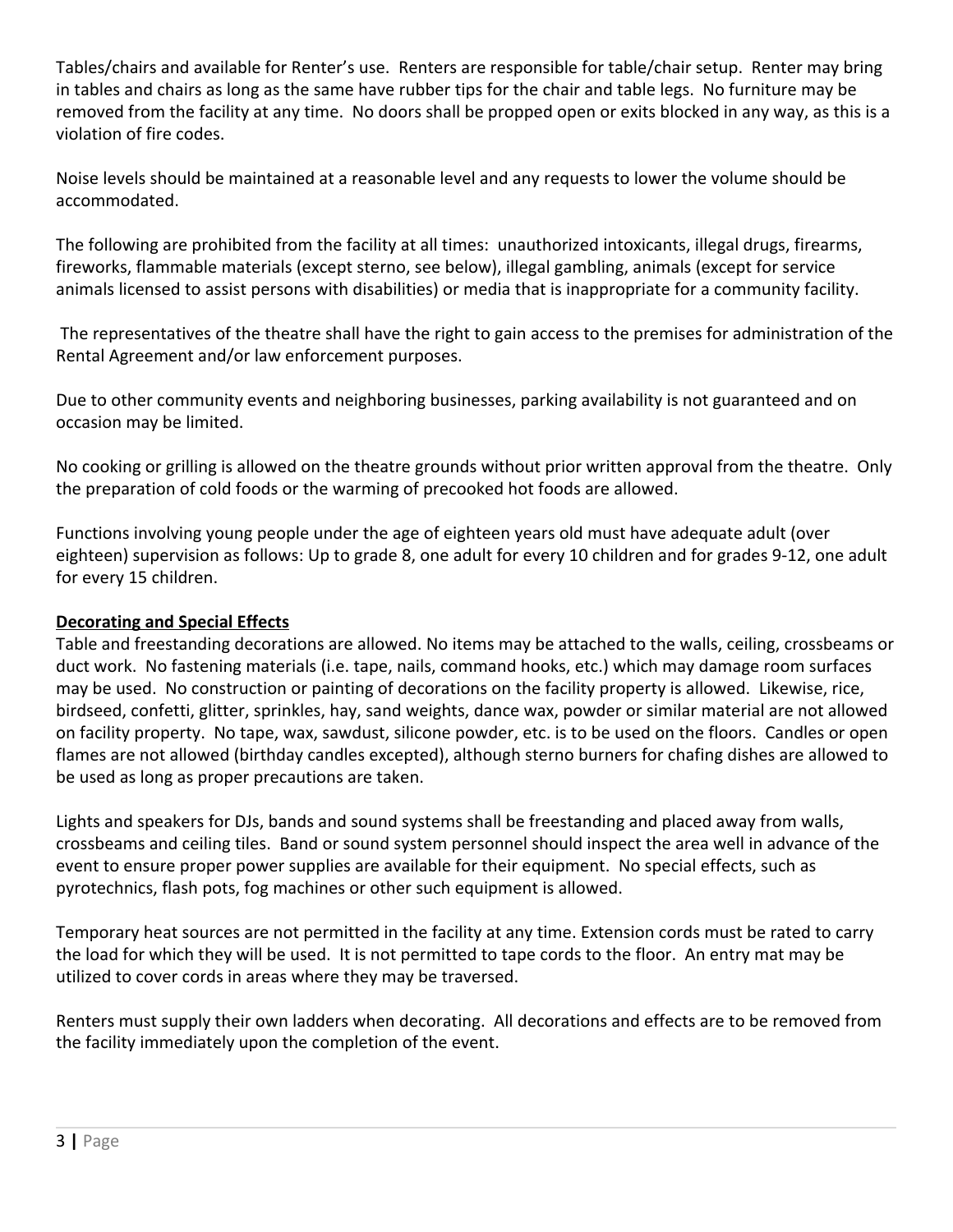### **Equipment**

Please view the facility in advance of your event to determine what materials you may need to bring. The theatre does supply trash cans, trash bags, washrags, dry mops, wet mops, and buckets for cleanup.

Caterers are allowed access to the kitchen to store their supplies and perform their functions. The use of the sink is available, but there is no dishwasher. Countertops and modest refrigeration space are available. Crock pots, broiler ovens, sterno heaters or similar heating devices may be brought in and used. The renter is responsible for hiring the caterer, and is therefore responsible that the caterer follows all the rules contained herein.

#### **Alcohol Service at Events**

If alcohol is provided at the event, all State and Local laws and ordinances regarding the use and consumption of alcoholic beverages must be strictly followed. No person under 21 years of age shall be served, furnished or consume alcoholic beverages on the facility grounds. No beverages are permitted to be taken outside of the rental area. No beverages are allowed outside of the facility. Alcoholic beverages shall neither be served after 11:30 pm nor consumed after midnight. No intoxicated person shall be served or provided with any alcoholic beverage. Checking the ID of anyone who appears to be younger than 35 years of age is a requirement of the rental agreement and is the renter's responsibility. Any presentation of local law enforcement shall have the right to gain access to the premises.

All beverages at events shall be served in non-glass containers only. The renter is responsible for emptying full trash cans during the event and removing full bags to the dumpsters. Trash bags are provided by the theatre.

#### **Return of Facility**

The facility must be left in the condition it was rented or the security deposit may not be returned in full and any additional cleanup or repairs required as a result of the event, which exceeds the security deposit, will be billed to the renter. The following list reflects estimated replacement costs should any of HCT's property be damaged. This list is not exhaustive but set to serve as a guideline.

### **Replacement Costs**

| <b>Folding Chair</b>                    | \$50.00     |
|-----------------------------------------|-------------|
| <b>Round Table</b>                      | \$200.00    |
| Rectangle Table                         | \$200.00    |
| <b>Bar Table</b>                        | \$80.00     |
| PA Speaker                              | \$150.00    |
| Video Projector                         | \$200.00    |
| <b>RCA LED TV</b>                       | \$150.00    |
| Shure 8 Pack Wireless EarSet Mic System | \$3,500.00  |
| Bar                                     | \$5,000.00  |
| Cooler                                  | \$5,000.00  |
| Piano                                   | \$8,000.00  |
| Sound Board                             | \$15,000.00 |
|                                         |             |

Specifically, to be considered left in the condition it was rented, the rented area must meet the following:

- All personal property belonging to the renter and his/her guests is removed
- All food is removed
- All decorations are removed
- All utensils, small appliances, tables, counter tops and floors are cleaned
- All tablecloths or covers are removed